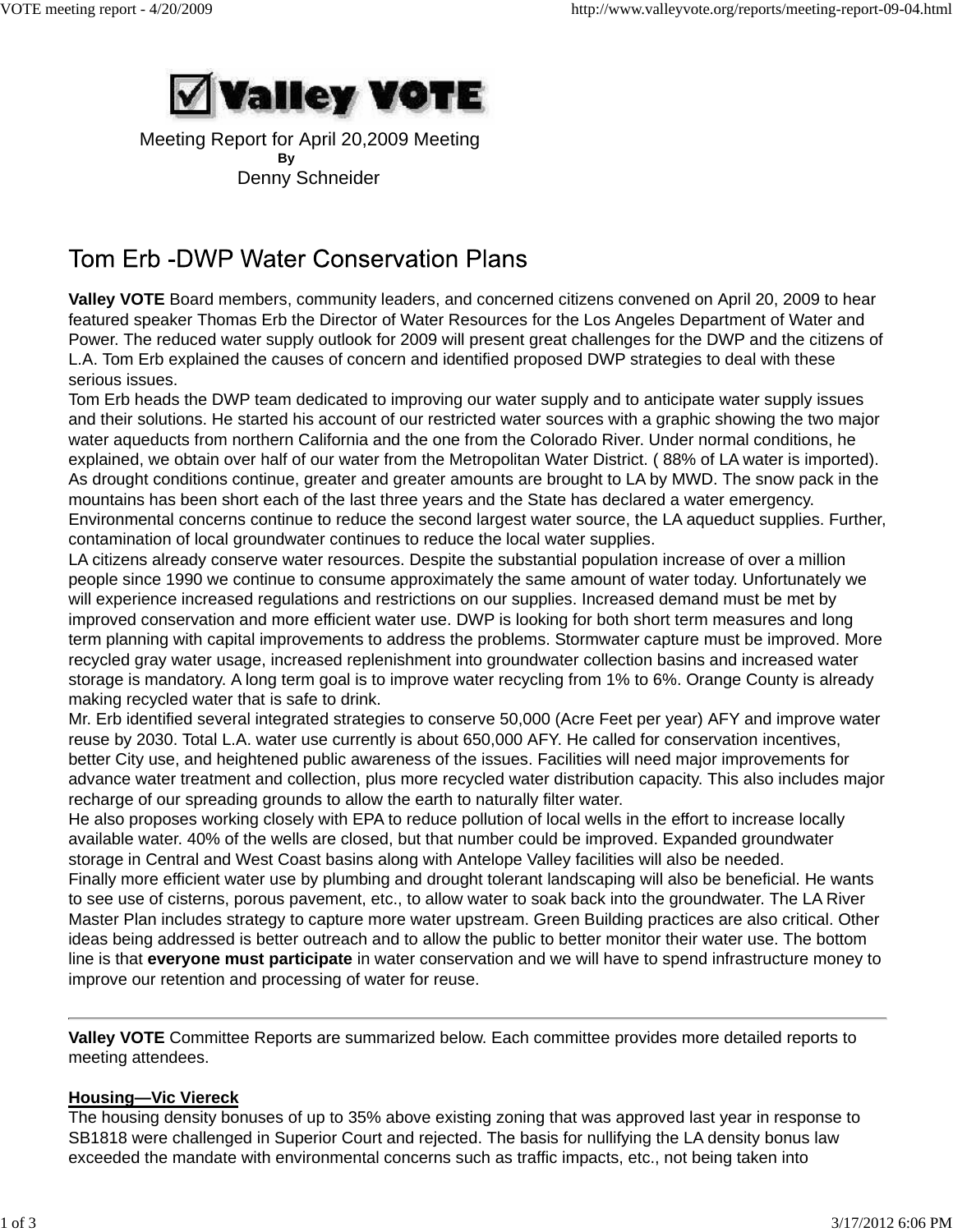consideration by the broadly written law. A more narrowly defined law that parrots SB1818 was recommended. Further, the Daily News blames the law for a net loss of affordable units because older, lower cost rental units were replaced by increased numbers of market rate new ones.

### **Land Use—Pauline Tallent**

The Sepulveda VA facility lease to New Directions/Community of Friends for homeless housing was reported to be still under advisement. Several local Neighborhood Councils oppose the new use of these formerly medical facilities.

## **Neighborhood Councils—George Truesdell**

Neighborhood Councils are involved in many issues. Measure B –solar showed that NCs can organize and have a real impact. NCs have also been supporting things like special purchase items for police, etc. There is a Valley Regional Conference coming soon. DONE will contribute \$12.5K. and is asking NCs to kick in about \$1500 ea. Previously these events were paid for entirely by DONE.

## **LAWA—Denny Schneider**

The airline industry remains in severe distress and the money to fix LAX is constrained. Much maintenance has been deferred for years so that many costly repair projects are required. The push to expand has not gone away; LAWA is seeking approvals in the near term for long term construction. Meanwhile, the FAA is touting its new efforts to develop NextGen tracking which will allow closer spacing of aircraft during flights and more direct routing. It won't fix the spacing requirements between landing and departing aircraft.

## **Van Nuys "Part 161" Study Update—Don Schultz**

Mr. Schultz is the VP of the VNY Citizens Advisory Council which opposes the Bob Hope Burbank Part 161 which would close Bob Hope to all night flights and move 16 daily flights and 16 nightly flights to VNY. The Airport Noise and Capacity Act of 1990 prohibits airports from limiting take offs or landings (unless for safety) without FAA approval. A "Part 161" is a formal request to the FAA for a change in flight operations. It requires extensive study and to date only one small airport in Florida has ever been granted any approval. A separate "Part 161" to reduce operations and limit the types of aircraft at VNY is 1 yr behind the Bob Hope request. Mayor Villaraigosa opposes the Bob Hope Part 161 as does Valley VOTE. LAWA also wrote a strong opposition letter. The FAA is still studying Bob Hope Airport's request and sent a 14 page list of concerns to them.

## **Membership—Richard Leyner**

Membership in Valley VOTE is \$25 person with Board members, eligible to vote on issues, paying \$50. **Valley VOTE** is growing because it continues to be relevant to improving the quality of life for the citizens of L.A. There will be a fund raising event coming in June. Politicos will be invited to mingle with members. Money collected for dues is well spent as there is **NO** paid staff. Please mail your dues and contributions to **Valley VOTE:**

#### **14622 Ventura Blvd. #424 Sherman Oaks Ca. 91403**

## **DWP Update—Jack Humphreville**

There is a never ending issue of the push to increase water rates (AKA shortage year rate increases). There will be a base allocation cut of 15% in the residential allocation. A multifaceted tier structure will increase rates based on water usage, size of the residential lot, and temperate climate of the city area (most of the Valley is allocated more water due to the heat of summer). The multiple tier increases will in most cases cost most users more. The new Mayor's budget increases the DWP contribution to the City General Fund (up from 7% revenue to 8% transfer "tax" on power usages). Water Base rates are going up 17% (since April 08) plus pass cost increases from MWD as well which is approximately up 27.3% base, with an increase as much as 42% if usage enters tier 2. This increase was slammed thru before people got any detail info. DWP will do strategic planning for next several years. Public method for input is TBD. The Ratepayer Advocate pushed for earlier has not happened yet, but we're still pushing.

#### **Transportation—Bart Reed**

Bart is critical of how we are spending our money locally. He indicated that the City is operating under the "Complete streets concept" which includes curbs, gutters, sidewalks, etc. If 1% of the transportation tax is going to each Council district, how is it being spent? \$1.5 million is being spent for the Roxford exit of the 5 freeway —BFI was to pay for it as condition of approval, but money got shifted somewhere else.

The President supports High Speed Rail as does 50%+ of those surveyed over increased air travel support. With such shortages of money, the City is considering selling the rights to private entities to collect parking meter fees. Transportation/Employment are getting some stimulus money into CA. On the Westside, the Cheviot Hills portion of the Expo line route should be done next year. Using the existing right of way saves